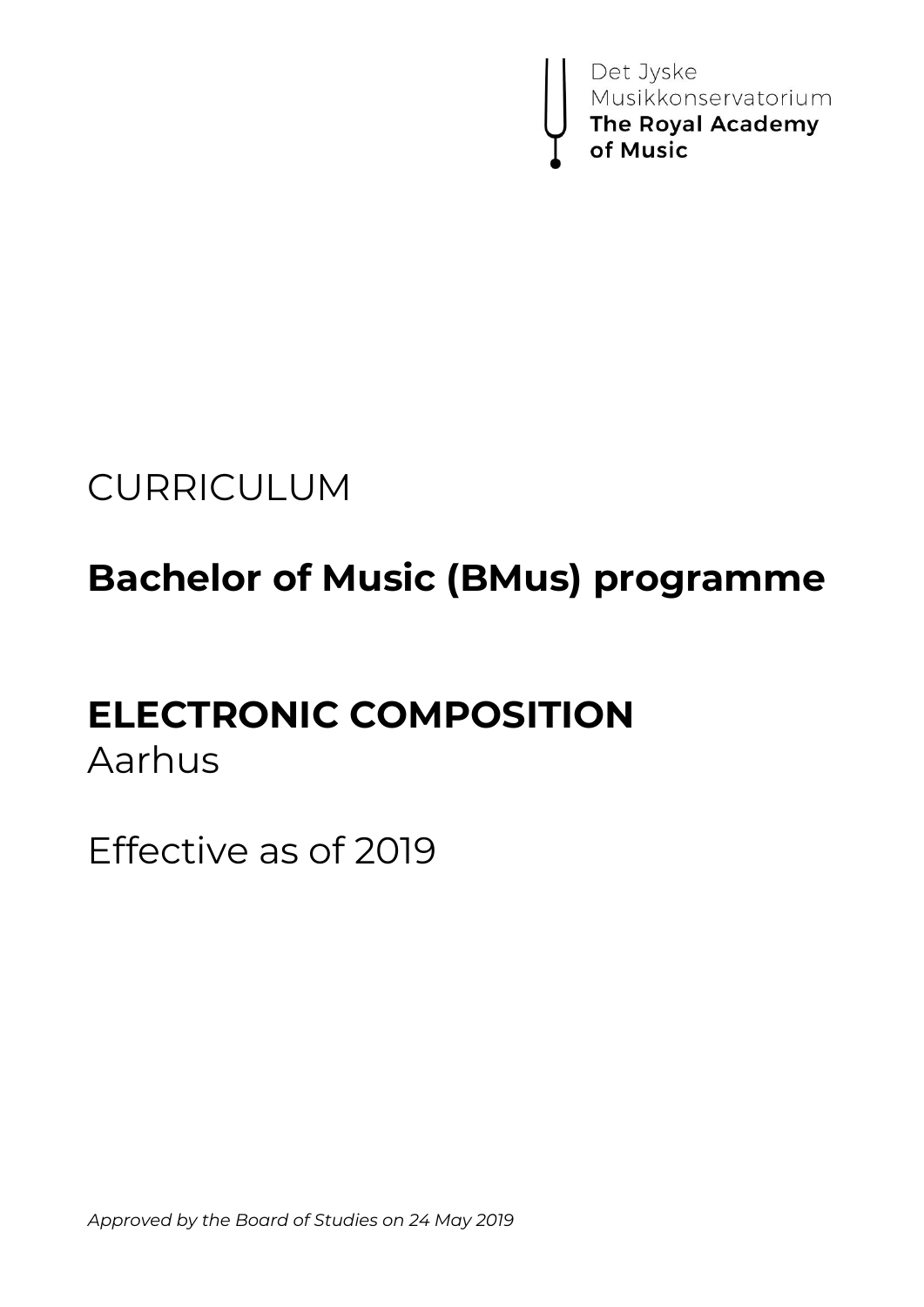I

# **CONTENT**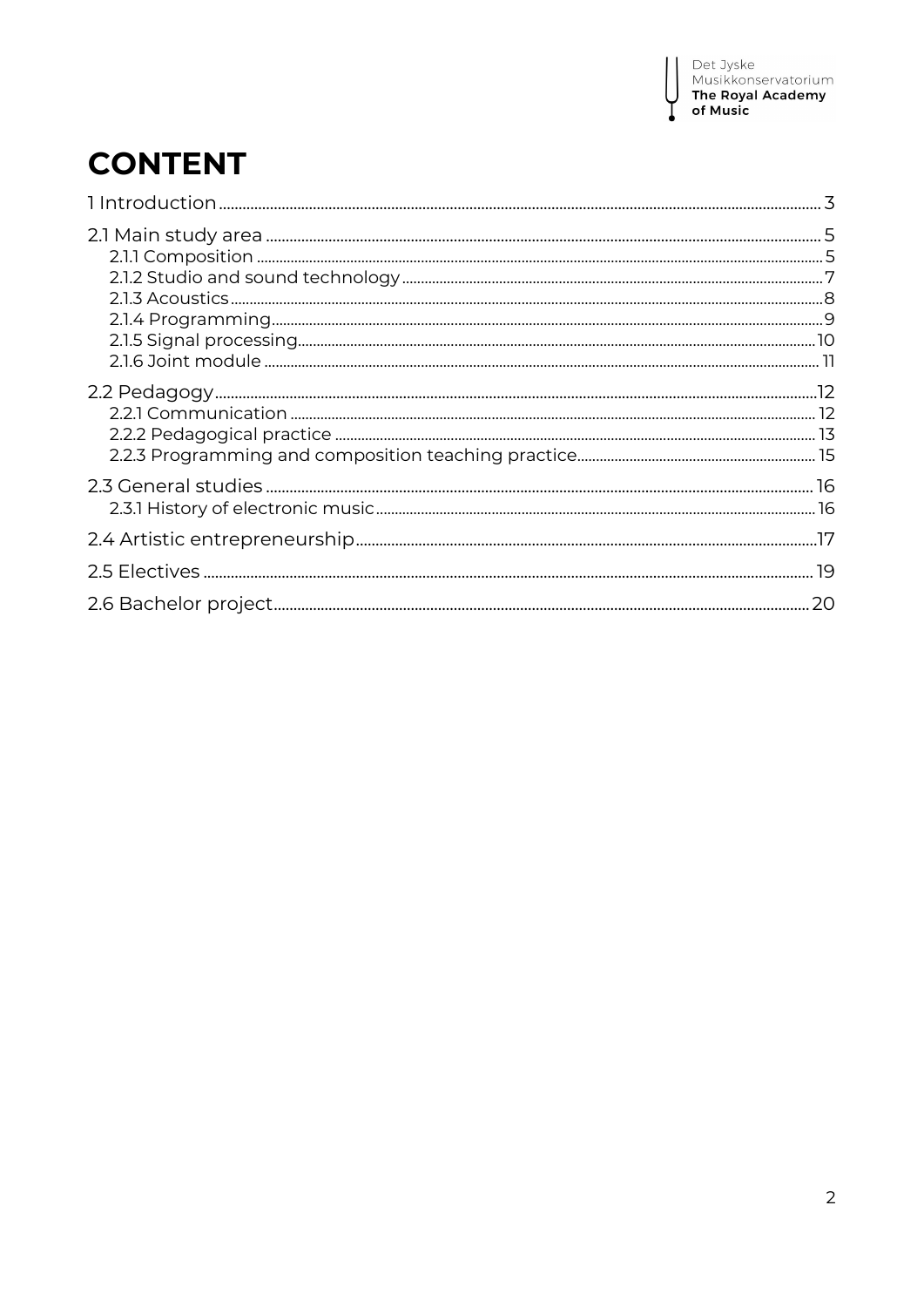# **1 Introduction**

**Electronic Composition** is a 3-year BMus programme at the Royal Academy of Music where students work with electronic music in an artistic and critically reflective manner. Taking the student's compositions as a starting point, the programme includes a broad range of subjects and projects that form the basis for the student's choice of further studies and future career.

The programme focuses on the student's composition and technical skills in an artistic context. It includes communication of music in practice, in writing, and in theory, and the programme concludes with a bachelor project where the student specialises in a subject chosen by the student him/herself.

The programme subjects are divided into the following fields:

- Main study area: subjects where the student works in an investigative, creative, and methodical manner as well as technical subjects that support this aspect
- Pedagogy: subjects where the student works with artistic communication and pedagogical practice
- General studies: history of electronic music where the student acquires knowledge of periods and works and studies theory and analysis from a critical and reflective perspective
- Artistic entrepreneurship: subjects and projects where the student gains experience as an entrepreneur and manager of dynamic processes and acquires career management tools, based on his/her artistic practice
- Bachelor project: specialisation including guidance and immersion in a subject chosen by the student

The elements of the programme are credited with ECTS points based on an assessment of the workload involved in the subjects.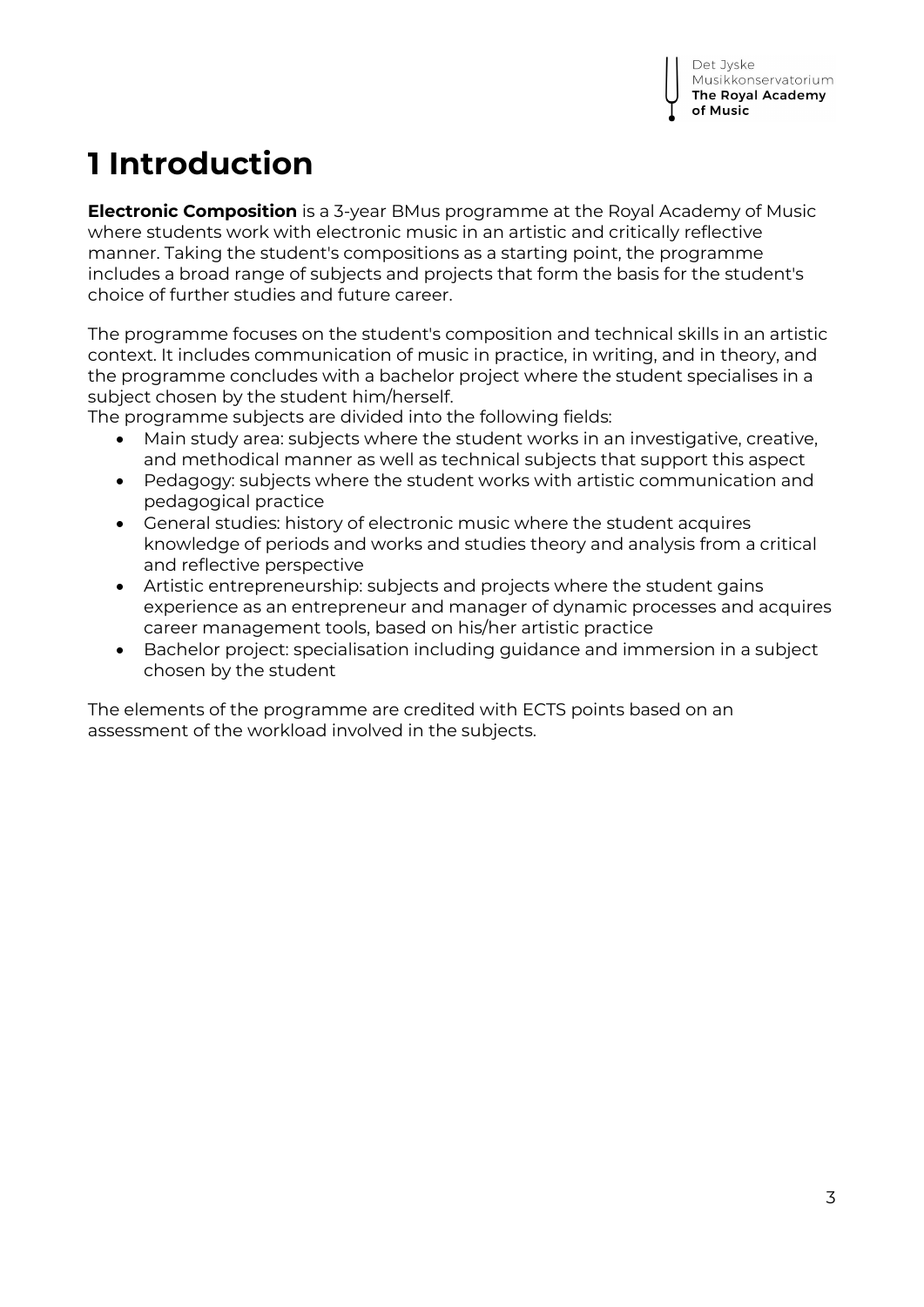# **2 Programme content, individual subjects, and examinations**

|                              | 1st | 2nd | 3rd | 4th | 5th | 6th |                 |
|------------------------------|-----|-----|-----|-----|-----|-----|-----------------|
|                              |     |     |     |     |     |     |                 |
|                              | sem | sem | sem | sem | sem | sem | Total           |
| Main study area              |     |     |     |     |     |     |                 |
| Composition                  | 10  | 10  | 10  | 10  | 10  | 15  | 65              |
| Programming                  |     | 5   |     |     |     |     | 5               |
| Studio and sound engineering | 5   |     |     |     |     |     | 5               |
| Acoustics                    | 5   |     |     |     |     |     | 5               |
| Signal processing            |     |     | 5   |     |     |     | 5               |
| Joint module                 | 5   |     |     |     |     |     | 5               |
| Pedagogy                     |     |     |     |     |     |     |                 |
| Communication                |     | 5   |     |     |     |     | 5               |
| Pedagogical practice         |     |     | 5   |     |     |     | 5               |
| Programming and composition  |     |     |     |     |     |     |                 |
| training                     |     |     |     | 5   |     |     | 5               |
| General studies              |     |     |     |     |     |     |                 |
| History of electronic music  | 5   | 5   | 5   |     |     |     | 15              |
| Artistic entrepreneurship    |     |     | 5   | 5   | 5   |     | 15              |
| Electives                    |     | 5   |     | 10  | 15  | 5   | 35              |
| Bachelor project             |     |     |     |     |     | 10  | 10 <sup>°</sup> |
| Total                        | 30  | 30  | 30  | 30  | 30  | 30  | 180             |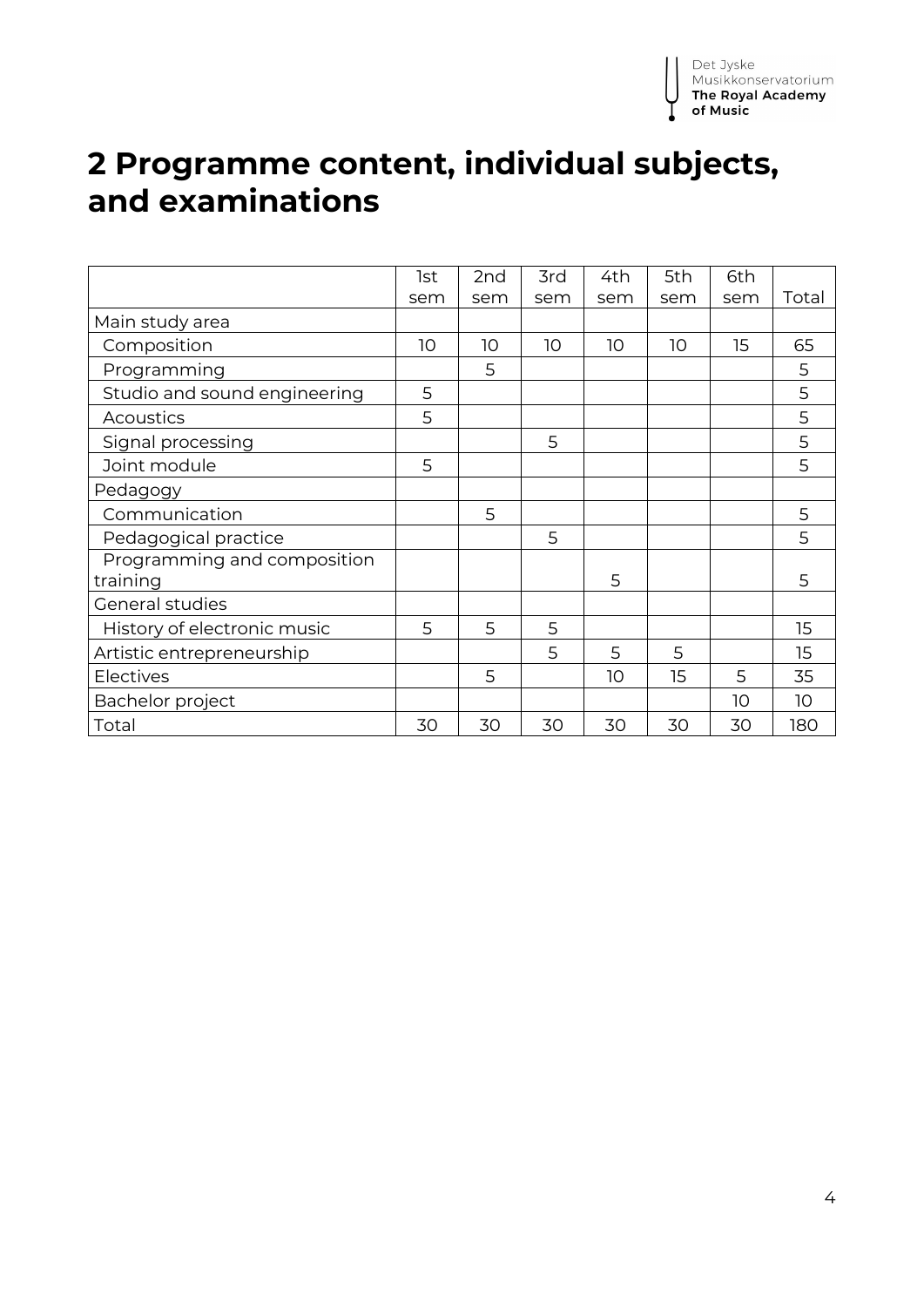# **2.1 Main study area**

# **2.1.1 Composition**

## **Objective**

Upon completion of the course, the student:

- Has acquired knowledge of various approaches, methods, and theories regarding composition technique, aesthetics, and style
- Is able to reflect on practice and choice of methods in relation to his/her own artistic practice
- Has acquired and is able to use technical and musical skills and forms of expression related to his/her work as a composer
- Is capable of making artistic choices and assessments
- Is able to communicate musical and artistic expression in a way that is relevant for a given target audience
- Is able to acknowledge and handle artistic challenges in a creative, investigative, and analytical manner
- Can participate independently in various musical contexts
- Is able to identify his/her own learning needs and creative potential for development within composition, and to prioritise and structure his/her time and work efforts in relation to these
- Can apply technical knowledge of e.g. acoustics, programming, or signal processing in his/her artistic practice
- Can use entrepreneurial competences in his/her artistic practice

# **Content**

Tuition includes the following:

- Guidance during artistic work with the student's own works, including sparring with fellow students
- Seminars providing in-depth theoretical and practical perspectives on selected subjects, including cooperation with other composition programmes
- Developing the student's capacity for critical reflection on his/her own works and those of others
- Project weeks that focus on the main study area and include technical, aesthetic, and analytical skills in the composition work

## **Tuition and work formats**

One-to-one and class tuition from a team of main study area teachers and guest lecturers

## **Semesters**

1st to 6th semester

**Scope** 65 ECTS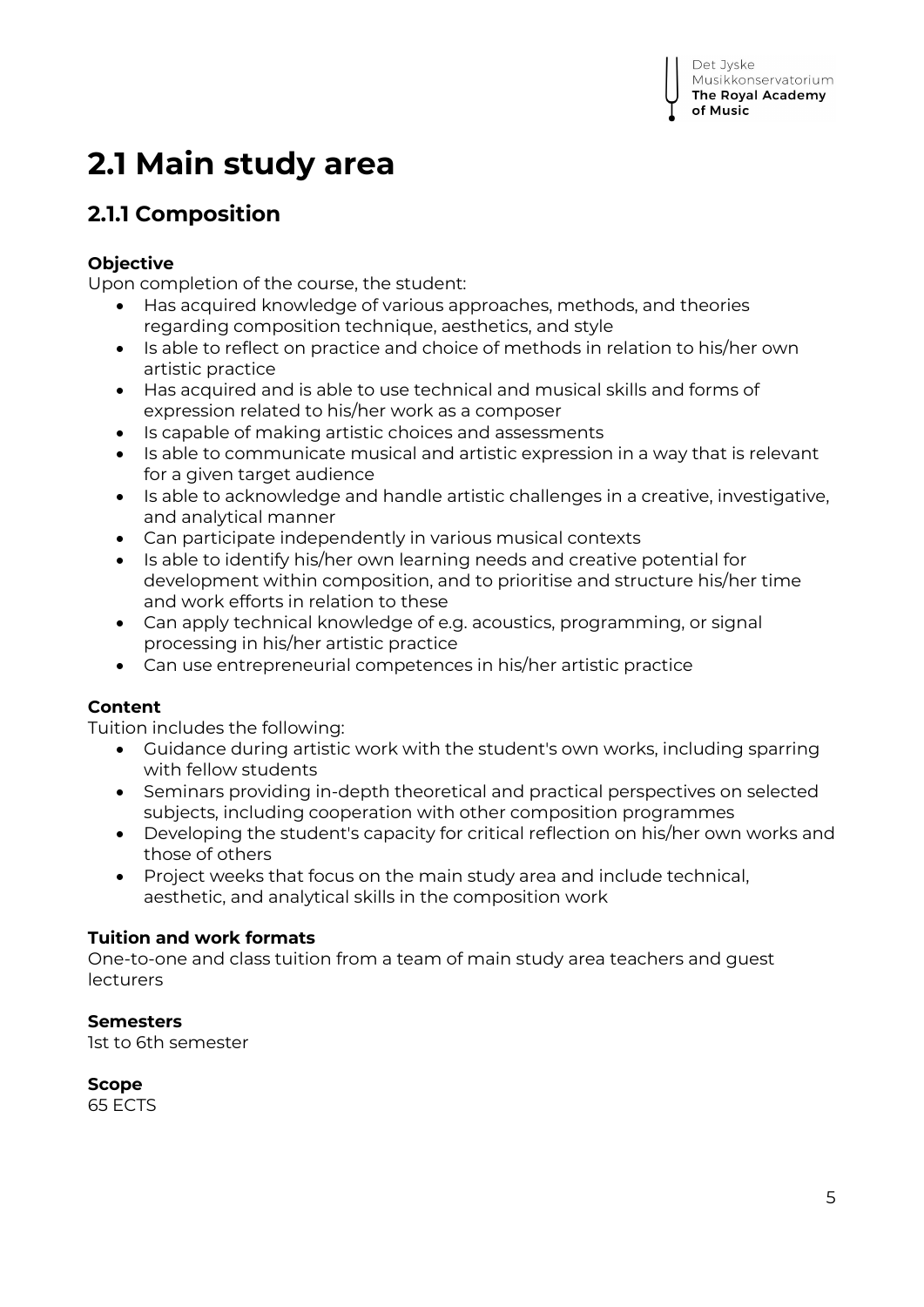

#### **Evaluation and examination regulations**

After the 2nd semester: 1st year evaluation

*Examination content*

The student hands in works composed on the 1st and 2nd semesters and a brief written presentation of the works. At the oral examination, the student gives a short presentation of the works submitted and is subsequently evaluated orally by fellow students from the same year and the teachers.

#### *Examination format*

Written assignment and oral examination Scope of written presentation: 1-2 pages The works composed must be handed in by 1 May.

Duration of the oral examination: 30 minutes, including 15 minutes of presentation followed by 15 minutes of interview and questions from the teacher, the examiner, and fellow students. This is followed by 5 minutes of deliberation. Total duration including deliberation: 35 minutes

#### *Marking and evaluation*

Internal marking. Pass/fail.

The assessment must reflect whether the overall objectives of the programme are expected to be achievable for the subject over the three years of study.

#### After the 6th semester: examination

*Examination content*

The student hands in a representative selection of works composed on the 3rd to 6th semesters and a written presentation of the works (2-3 pages). Oral examination: technical and aesthetic discussion of at least one of the works handed in, chosen by the student.

#### *Examination format*

Written assignment and oral examination The works composed must be handed in by 1 May.

Duration of the oral examination: 45 minutes, including 20 minutes of artistic presentation of the works and 25 minutes of interview. Both parts are open to the public. This is followed by 15 minutes of deliberation. Total duration including deliberation: 60 minutes

*Marking and evaluation*

External marking. Grade.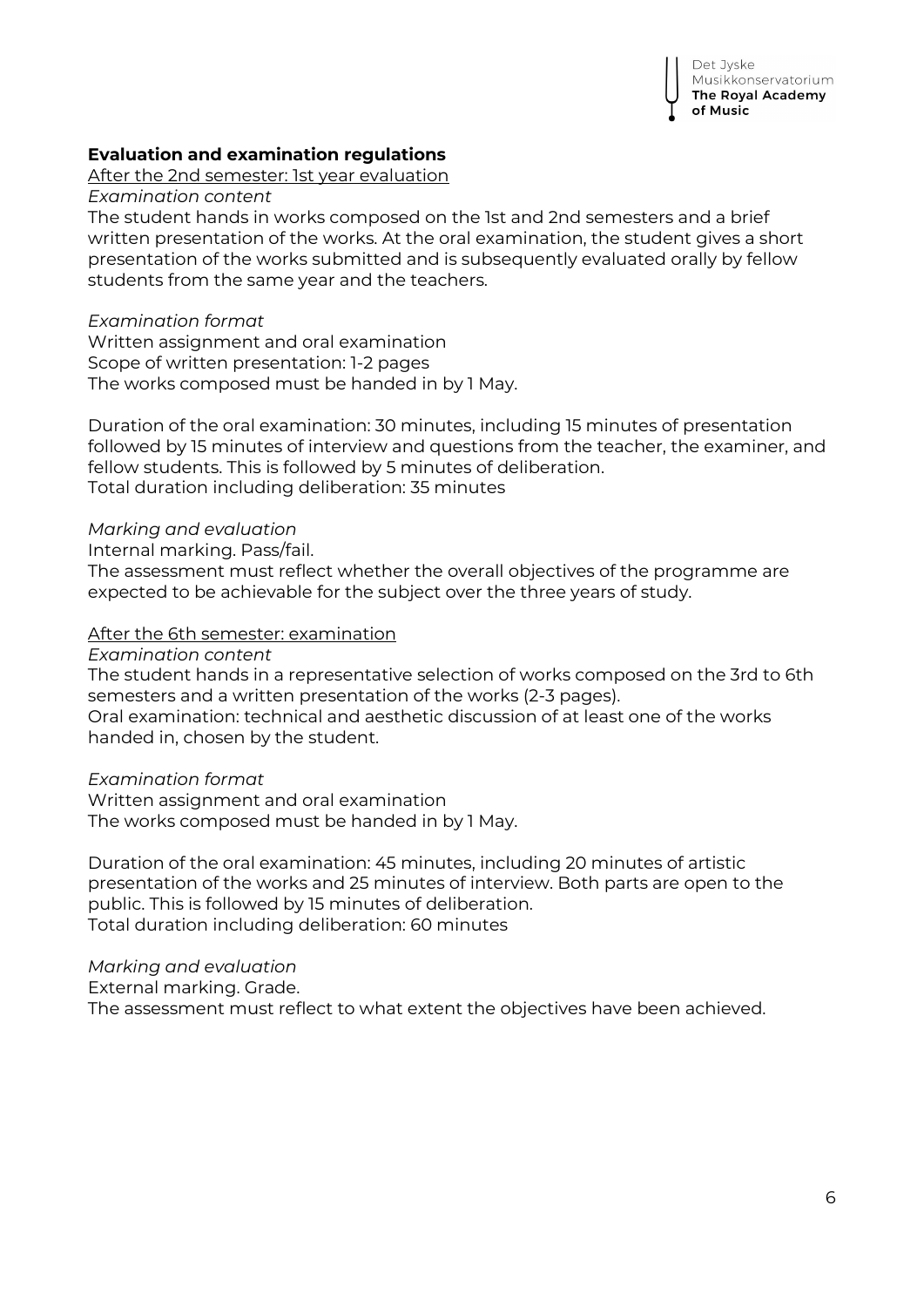# **2.1.2 Studio and sound technology**

## **Objective**

Upon completion of the course, the student:

- Possesses elementary knowledge of technical practice, methods, and theory within studio and sound technology
- Has acquired and is able to use technical skills within studio and sound technology
- Is able to identify his/her own learning needs and potential for creative development within studio and sound technology
- Is conversant with the uses of studio and sound technology in an artistic context and has acquired practical experience in this field

## **Content**

Among other things, tuition includes an elementary introduction to the following:

- Developing basic student theoretical knowledge of, and experience with, sound technology
- Sound studio set-up and microphone technique
- Process-related and artistic aspects of mixing the student's own works and those of others
- Practical exercises

## **Tuition and work formats**

Class tuition and participation in supervised concert and/or studio production

## **Semesters**

1st semester

## **Scope**

5 ECTS

## **Evaluation and examination regulations**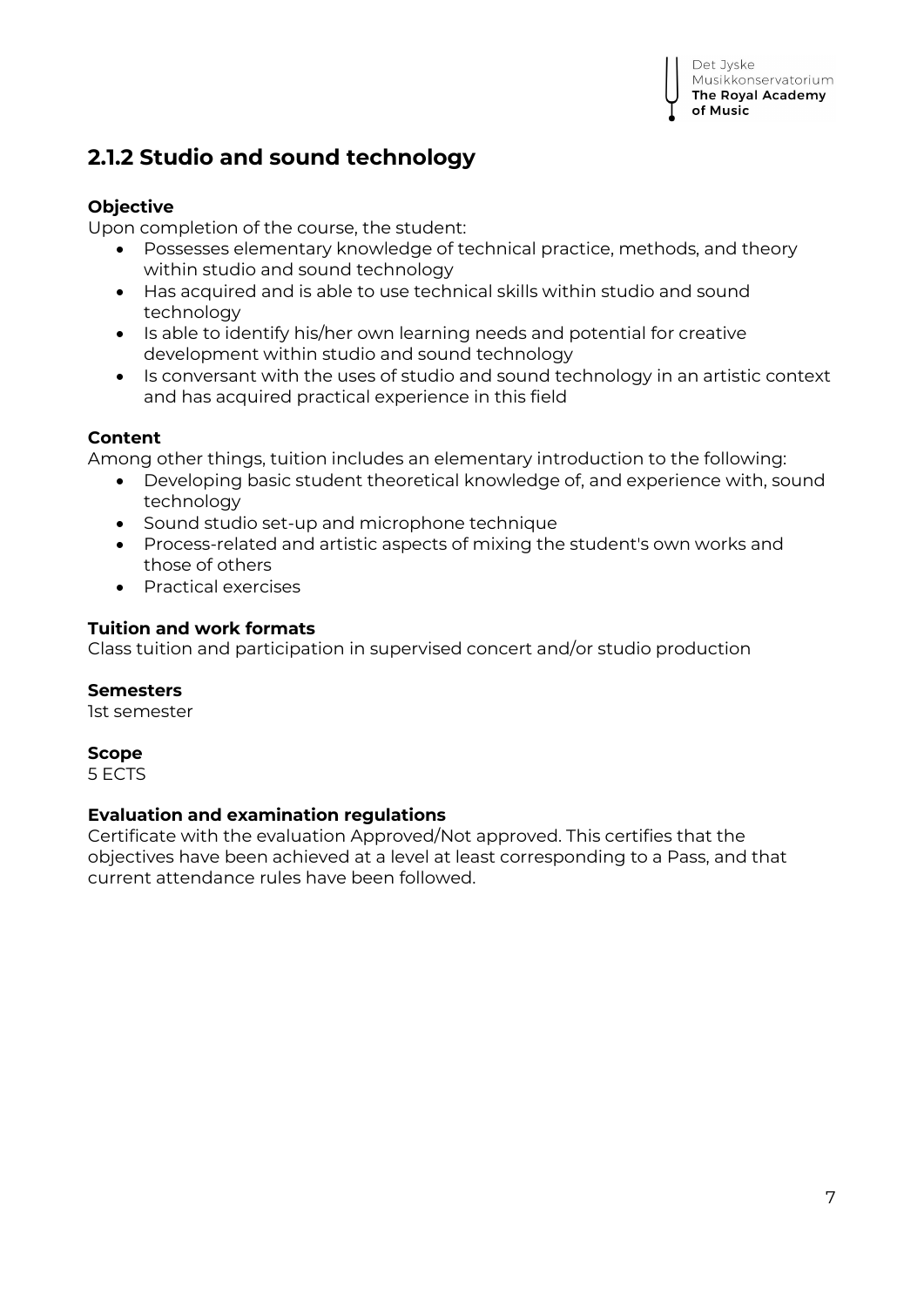# **2.1.3 Acoustics**

#### **Objective**

Upon completion of the course, the student:

- Possesses elementary knowledge of acoustics and sound formation and is conversant with wave theory and instrument acoustics
- Is able to acknowledge and handle acoustics-related challenges in a creative, investigative, and analytical manner
- Is able to apply theoretical knowledge of acoustics in an artistic context and has acquired practical experience in this field
- Is able to communicate technical terminology and issues within acoustics in a way that is relevant to peers

#### **Content**

Developing an understanding of sound, room acoustics, and instrument acoustics Tuition includes studying various theories as well as practical exercises with follow-up assignments. Students must hand in at least 2 written assignments over the course of the semester. In addition, tuition is coordinated with Composition subject tuition in order to integrate the acquired knowledge in creative composition work.

#### **Tuition and work formats**

Class tuition

**Semesters** 

1st semester

#### **Scope**

5 ECTS

#### **Evaluation and examination regulations**

Examination *Examination format* Oral examination with aids. Duration: 25 minutes. This is followed by 5 minutes of deliberation. The student is given 30 minutes of preparation time. Total duration including deliberation: 30 minutes

#### *Marking and evaluation*

External marking. Pass/fail.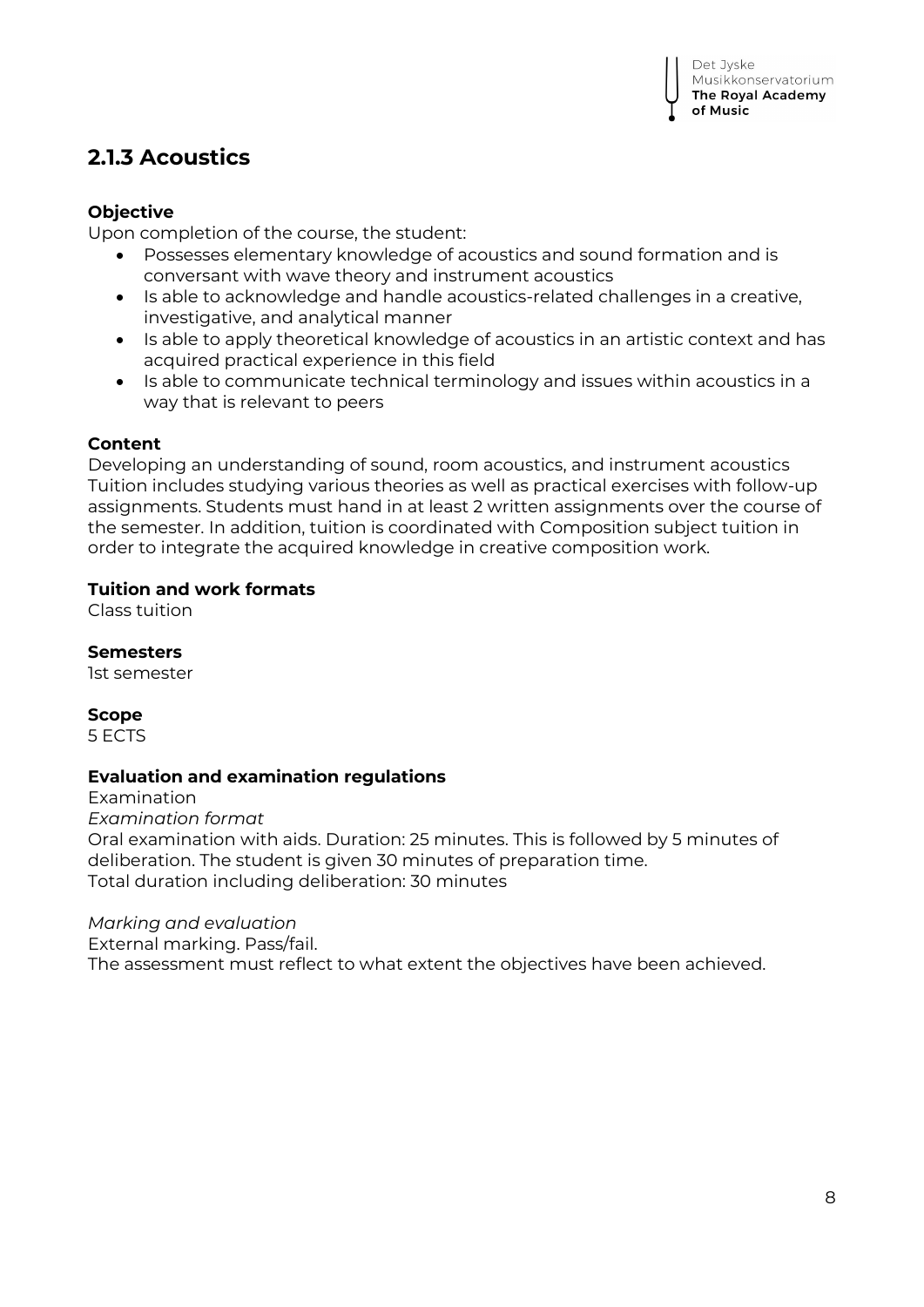# **2.1.4 Programming**

### **Objective**

Upon completion of the course, the student:

- Possesses elementary knowledge of programming, for example in a graphical programming environment
- Has acquired and is able to use elementary technical programming skills
- Is conversant with the uses of programming in an artistic context and has acquired practical experience in this field
- Is able to identify his/her own learning needs and potential for creative development within programming

#### **Content**

Tuition may include the following:

- Working in the graphical programming environment Max/MSP
- A general overview of data processing, MIDI, and digital audio in the programme
- Max/MSP options for interacting with other software and hardware
- An elementary understanding of interactive music applications and computer music instruments
- Integrating subject themes in the main study area and the student's work as a composer

#### **Tuition and work formats**

#### Class tuition

Includes work on a public presentation of functional software developed during classes.

#### **Semesters**

2nd semester

#### **Scope**

5 ECTS

#### **Evaluation and examination regulations**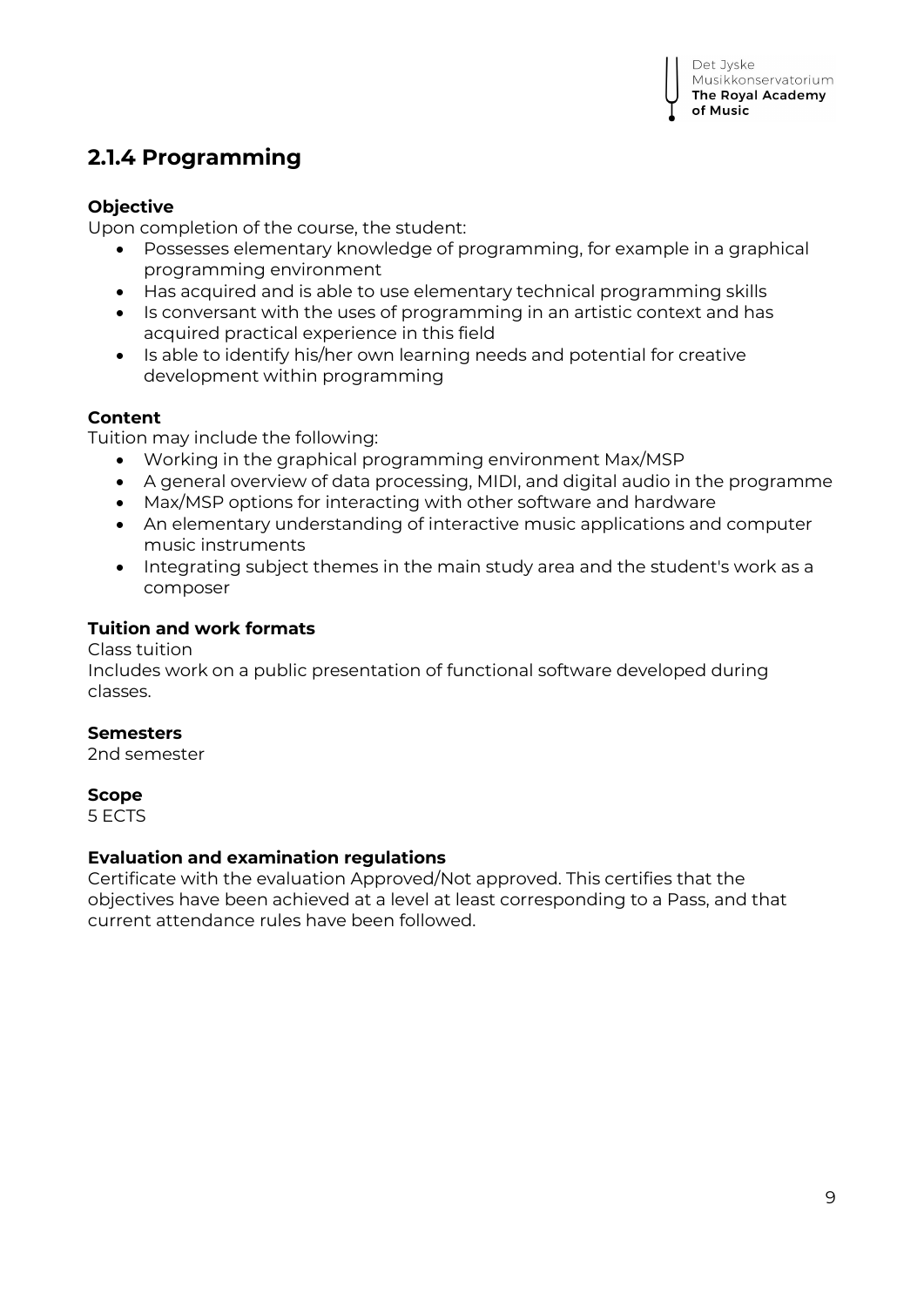# **2.1.5 Signal processing**

### **Objective**

Upon completion of the course, the student:

- Has acquired signal processing skills and is able to integrate them in an artistic context
- Is able to communicate technical terminology and issues in a way that is relevant to peers
- Is able to handle technical challenges in a creative, investigative, and analytical manner
- Is able to integrate themes from the course in the main study area and apply them in his/her work as a composer

#### **Content**

Developing an understanding of sound and a range of techniques for analogue and digital signal processing used in the production of electronic music.

Tuition includes studying various theories as well as practical exercises with follow-up written assignments. In addition, tuition is coordinated with Composition tuition in order to integrate the acquired knowledge in creative composition work.

#### **Tuition and work formats**

Class tuition. Students must hand in at least one written assignment over the course of the semester.

#### **Semesters**

3rd semester

#### **Scope**

5 ECTS

#### **Evaluation and examination regulations**

*Examination format* Written assignment. Students are given 24 hours to complete the assignment.

## *Marking and evaluation*

Internal marking. Pass/fail.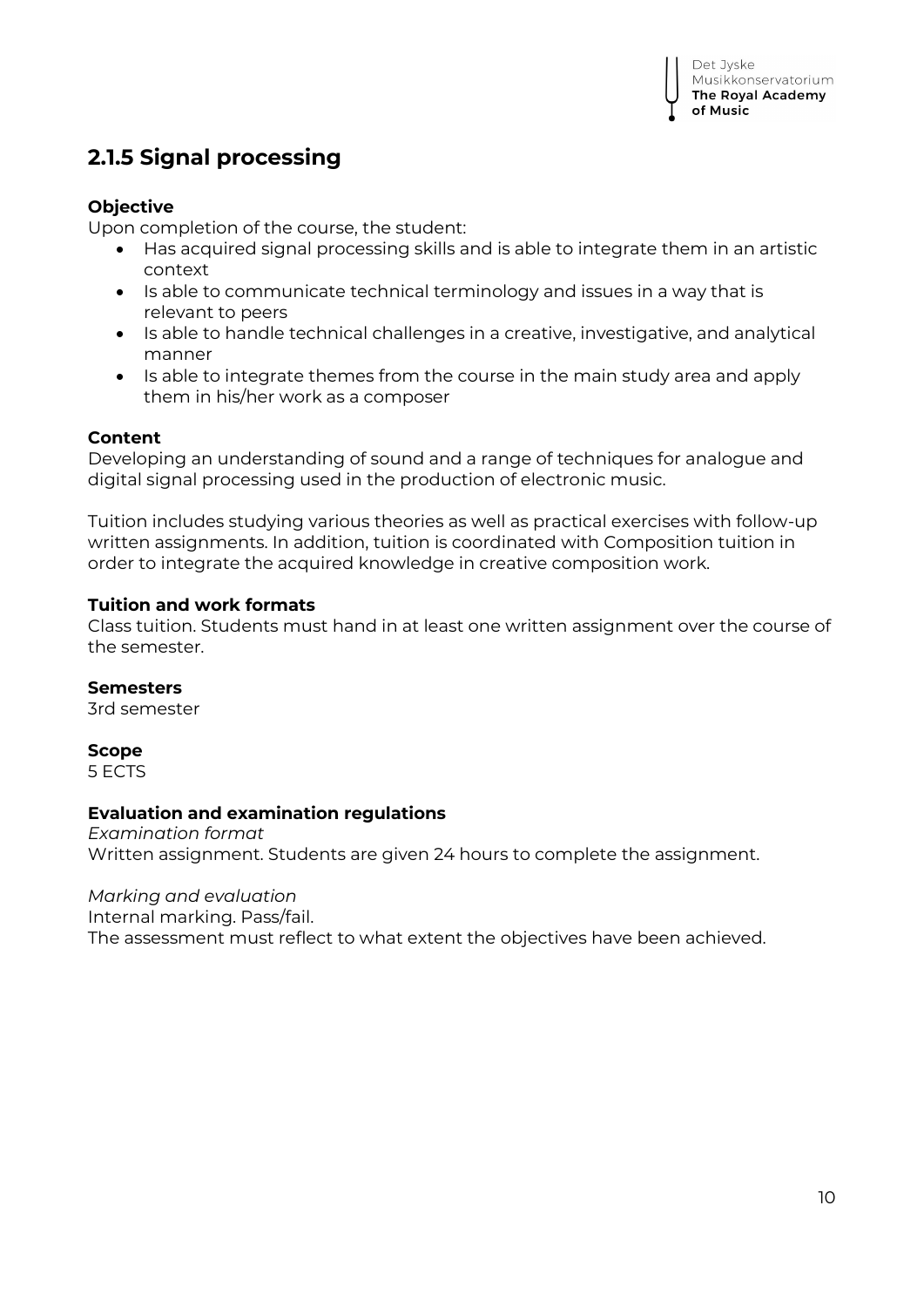# **2.1.6 Joint module**

#### **Objective**

Upon completion of the course, the student:

- Is capable of making artistic choices and assessments
- Is able to search for and acquire relevant information
- Can participate independently in cooperation with fellow professionals

#### **Content**

Tuition may include the following themes:

- Study technique
- An overview of music history
- Critical reflection
- Knowledge of artistic citizenship
- Knowledge of the Academy as a place of study, including digital platforms
- Musical interventions
- Co-creation projects
- An introduction to artistic entrepreneurship

#### **Tuition and work formats**

Class tuition and group work

#### **Semesters**

1st semester

#### **Scope**

5 ECTS

#### **Evaluation and examination regulations**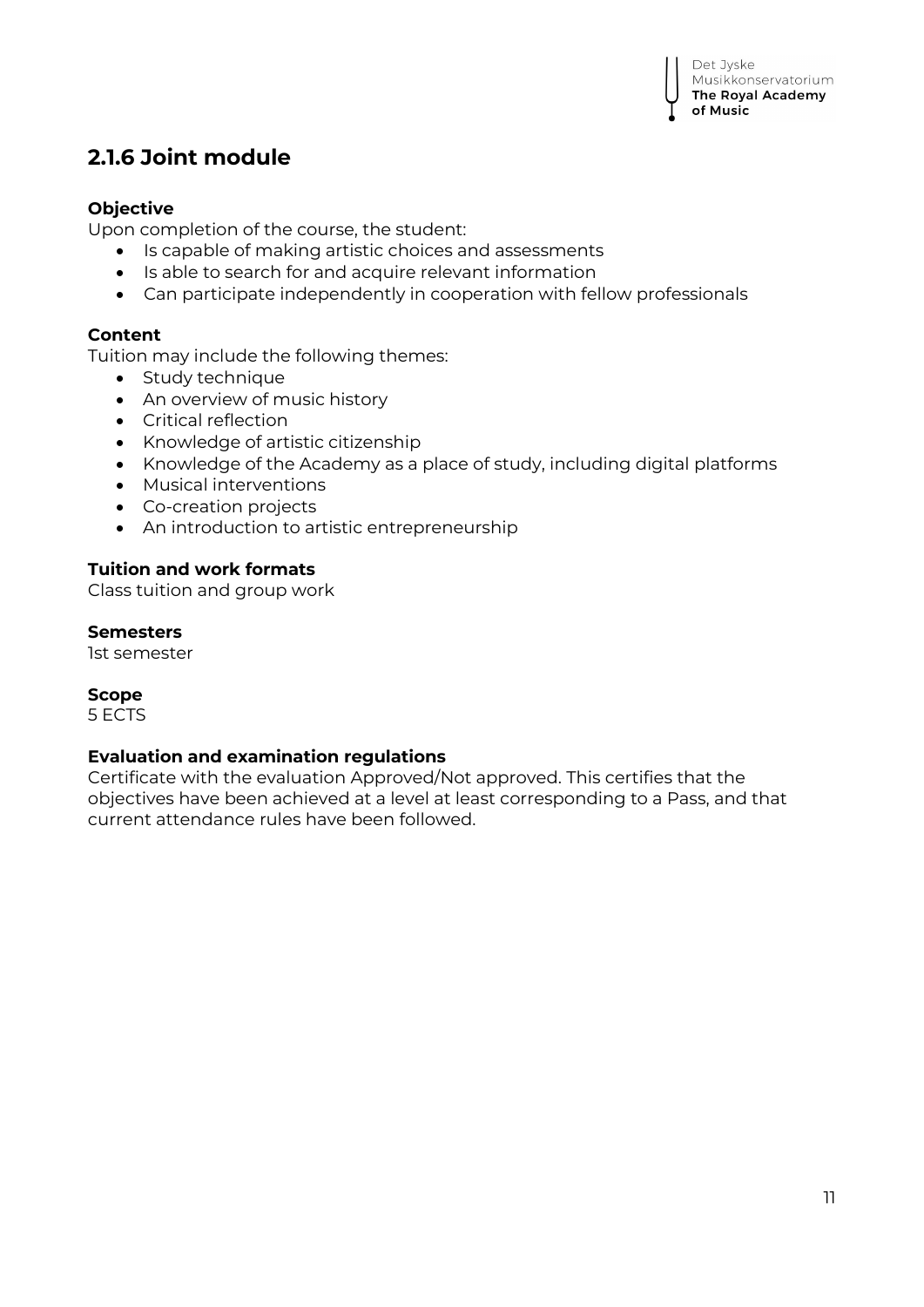# **2.2 Pedagogy**

# **2.2.1 Communication**

#### **Objective**

Upon completion of the course, the student:

- Is able to communicate verbally and musically with peers, pupils, and other nonspecialists
- Is able to reflect on his/her practice and choice of methods in relation to communication situations
- Possesses knowledge of concepts, trends, and positions within art and aesthetics
- Has acquired relevant communication tools
- Understands the relation between artist, recipient/audience, and work

#### **Content**

Developing the student's general understanding of the subject and communicative ability

Tuition includes various subject areas within electronic music production such as communicating existing music and optionally the student's compositions.

Tuition may take the form of practical exercises, theoretical presentations, and discussions drawing on relevant literature on subjects such as rhetoric, psychology, etc.

As part of tuition, students develop a brief teaching training course for their fellow students on critical artistic reflection, supervised by the teacher. The course is evaluated orally.

#### **Tuition and work formats**

Class tuition

#### **Semesters**

2nd semester

#### **Scope**

5 ECTS

#### **Evaluation and examination regulations**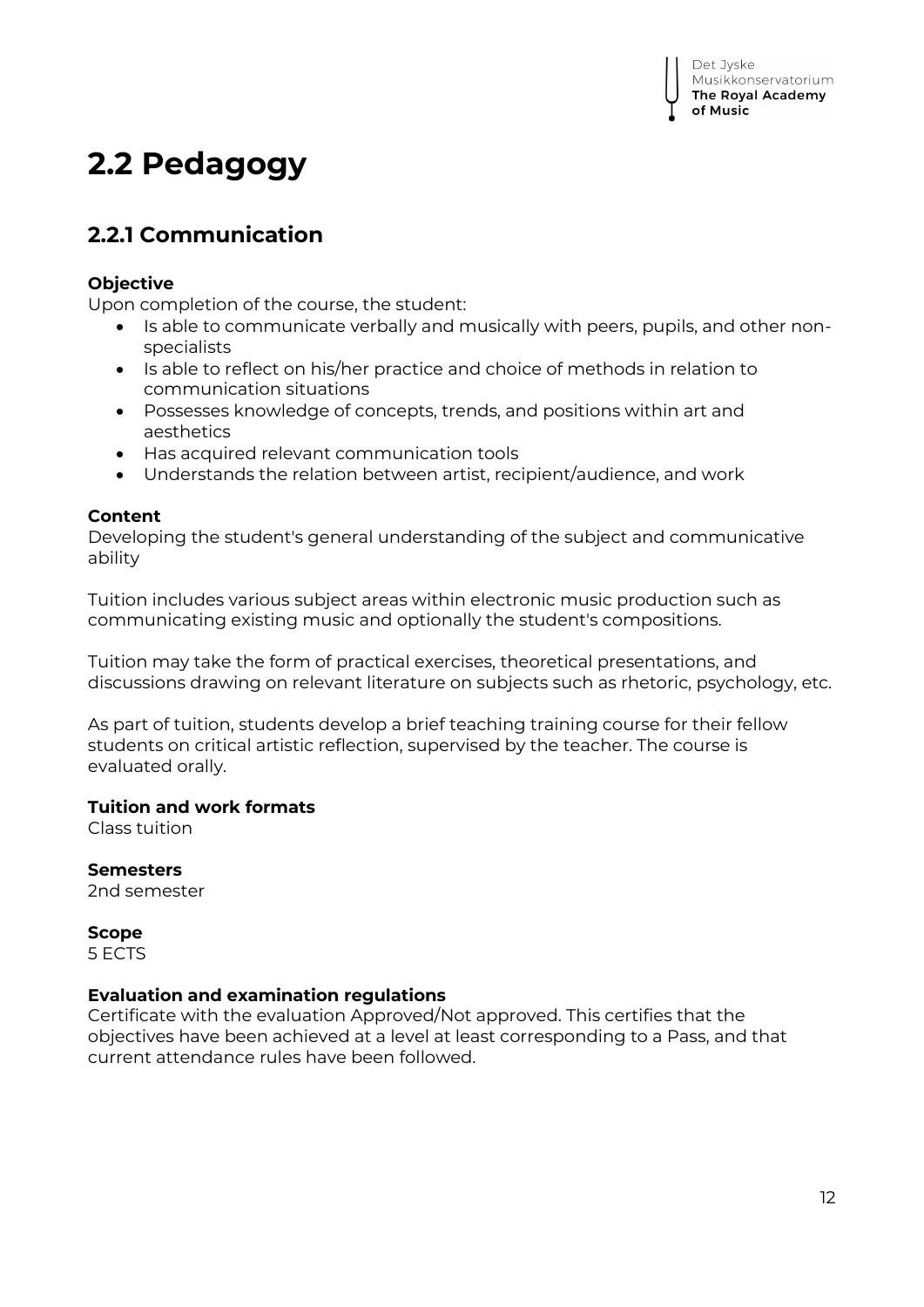# **2.2.2 Pedagogical practice**

#### **Objective**

Upon completion of the course, the student:

- Possesses elementary knowledge of relevant pedagogical concepts, theories, and methods
- Is able to reflect on practice and choice of methods in relation to teaching and communication situations
- Possesses elementary tuition skills in the field of electronic music
- Can create and execute progressive tuition courses
- Can participate independently in and oversee cooperation with peers and nonspecialists
- Is able to identify and handle pedagogical challenges in a creative, investigative, and analytical manner
- Is able to identify his/her own learning needs and potential for artistic development in the field of pedagogy, and to prioritise and structure his/her time and work efforts in relation to the organisation of teaching courses.

#### **Content**

Development of the student's ability to communicate and teach electronic music.

Tuition includes various subject areas within electronic composition and music production:

- Creating and organising a tuition course with a suitable progression during which pupils compose and work on electronic music
- Communicating existing music through presentations and practical exercises
- Studying the theoretical prerequisites for being able to plan, execute, and evaluate music tuition. This includes defining objectives, implementing objectives in tuition, remaining focused on objectives, developing courses, preparing individual lessons, and self-evaluation by the student and by colleagues (supervision)

Tuition takes the form of practical exercises and discussions and draws on relevant literature.

The subject includes a training course at a Danish folk high school or a similar training location and requires that students stay at the folk high school.

Over a 2-week period, students carry out electronic music tuition in groups. The supervisor watches the tuition, either on location or via film recordings, and evaluates the students as a group and/or individually.

In addition, students receive guidance from a teacher at the training location. The course is concluded by a thorough evaluation.

#### **Tuition and work formats**

Class tuition and training course

#### **Semesters**

3rd semester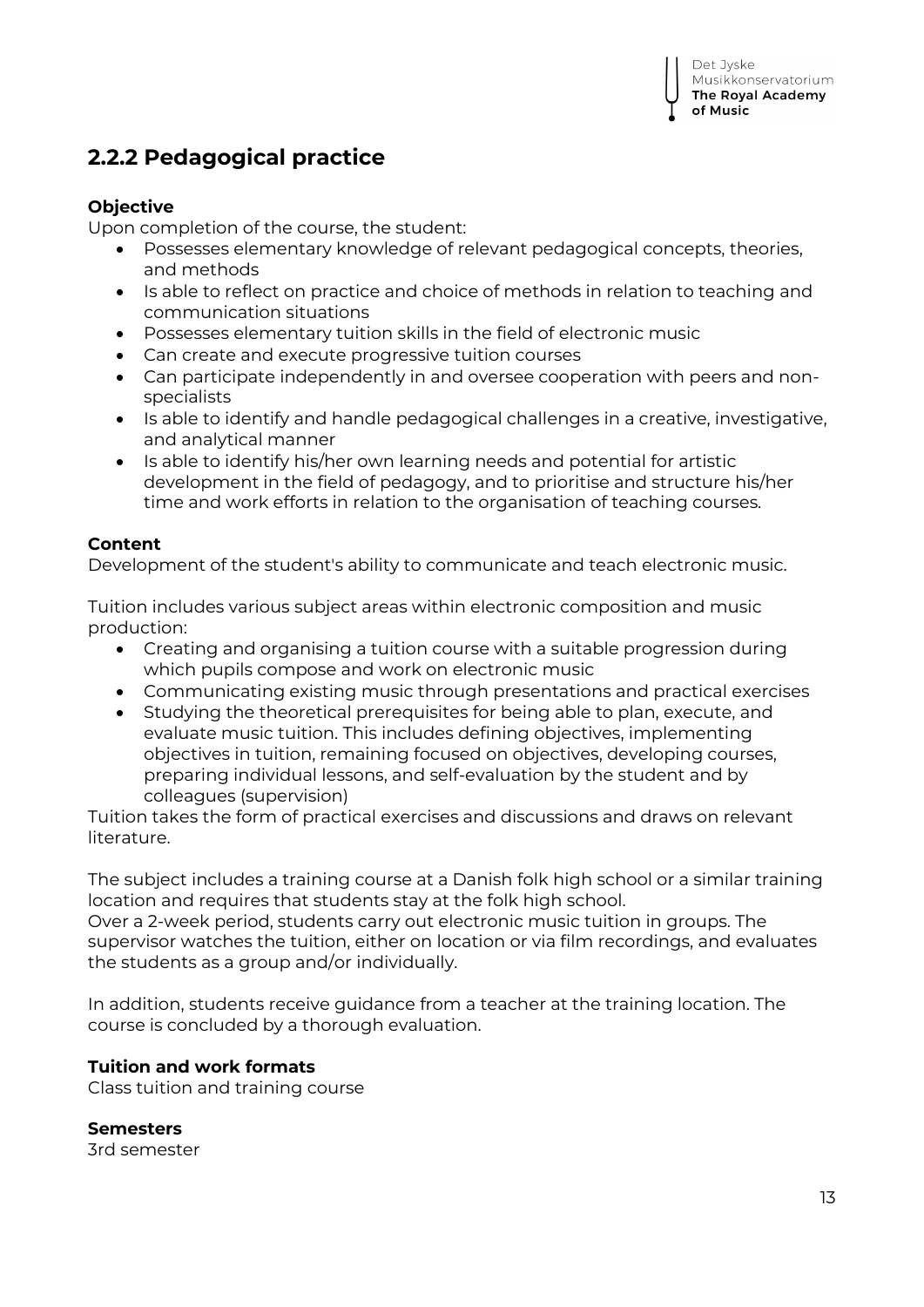

## **Scope**

5 ECTS

#### **Evaluation and examination regulations**

#### *Examination content*

No later than 14 days after the training course, a report on the course is to be handed in.

The report (scope: 8-10 pages) must include the following:

- Objective
- A short presentation of the course
- A reflection on the learning outcome for the pupils, and the student's pedagogical practice
- A list of material covered
- Examples of tuition materials
- Audio examples of pupil works created during the course can be included

#### *Examination format*

Examination: report (as described above) and oral examination Oral examination: 20 minutes of interview and 10 minutes of deliberation Total duration including deliberation: 30 minutes

#### *Marking and evaluation*

External marking. Grade.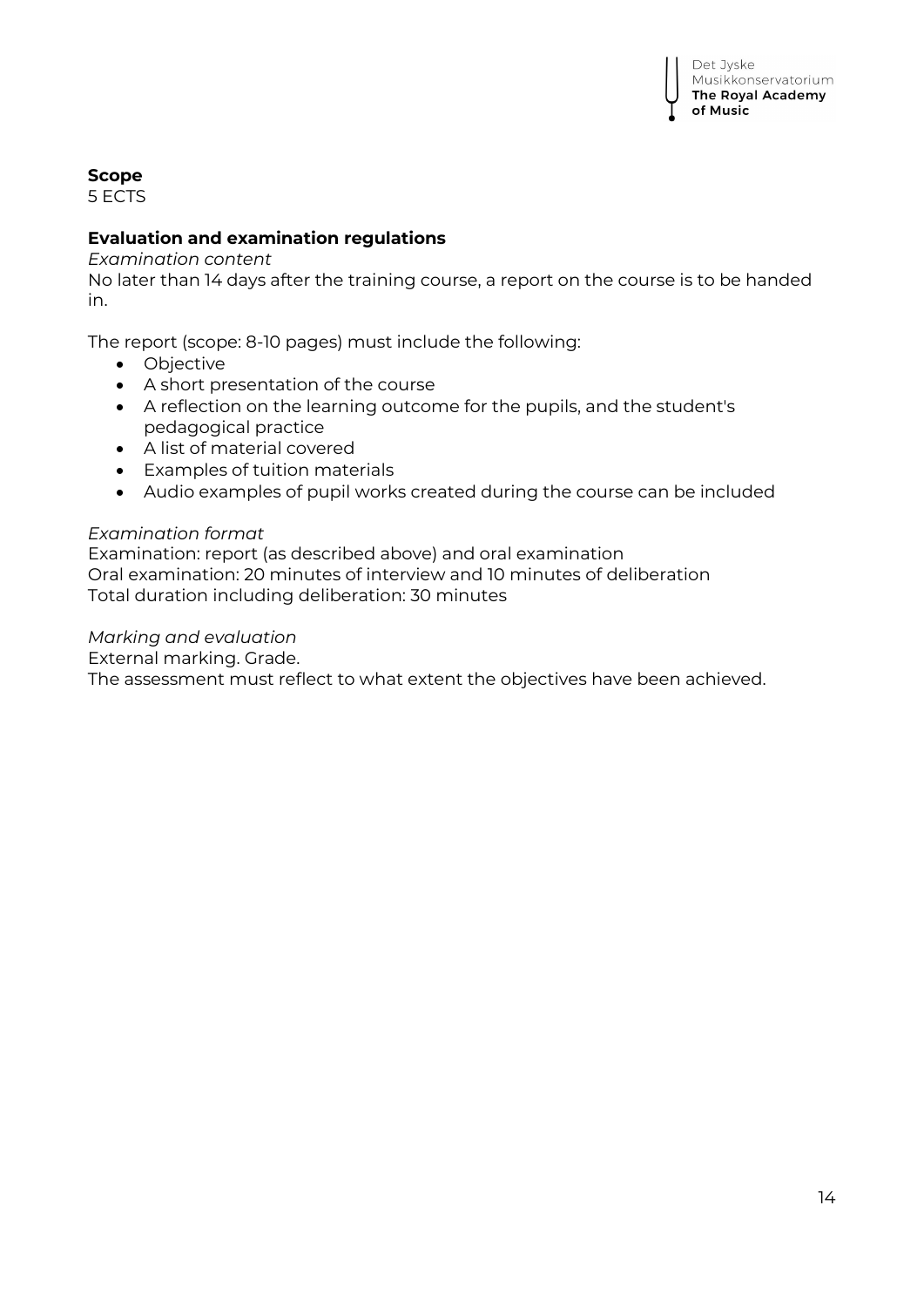

# **2.2.3 Programming and composition teaching practice**

#### **Objective**

Upon completion of the course, the student:

- Can communicate verbally and musically with advanced level students, for example regarding the use of programming in composition work
- Can communicate programming knowledge to advanced level students
- Is able to independently participate in and lead cooperation and creative processes
- Can create a progressively ordered tuition course in consultation with the supervisor
- Is able to demonstrate programming through practical experience with creative composition processes

#### **Content**

The training course includes work on subjects related to tuition in programming and composition. In consultation with the supervisor and fellow students, the student creates his/her own tuition materials and plans one or more tuition courses for advanced level pupils with a suitable progression.

At the beginning of the semester, the course is planned in cooperation with students in the class guided by the supervisor. After this, the students themselves arrange training course tuition. Selected training sessions are attended by the supervisor who provides regular evaluation and feedback during the course.

#### **Tuition and work formats**

Class tuition, group work, training, and supervision

#### **Semesters**

4th semester

#### **Scope**

5 ECTS

#### **Evaluation and examination regulations**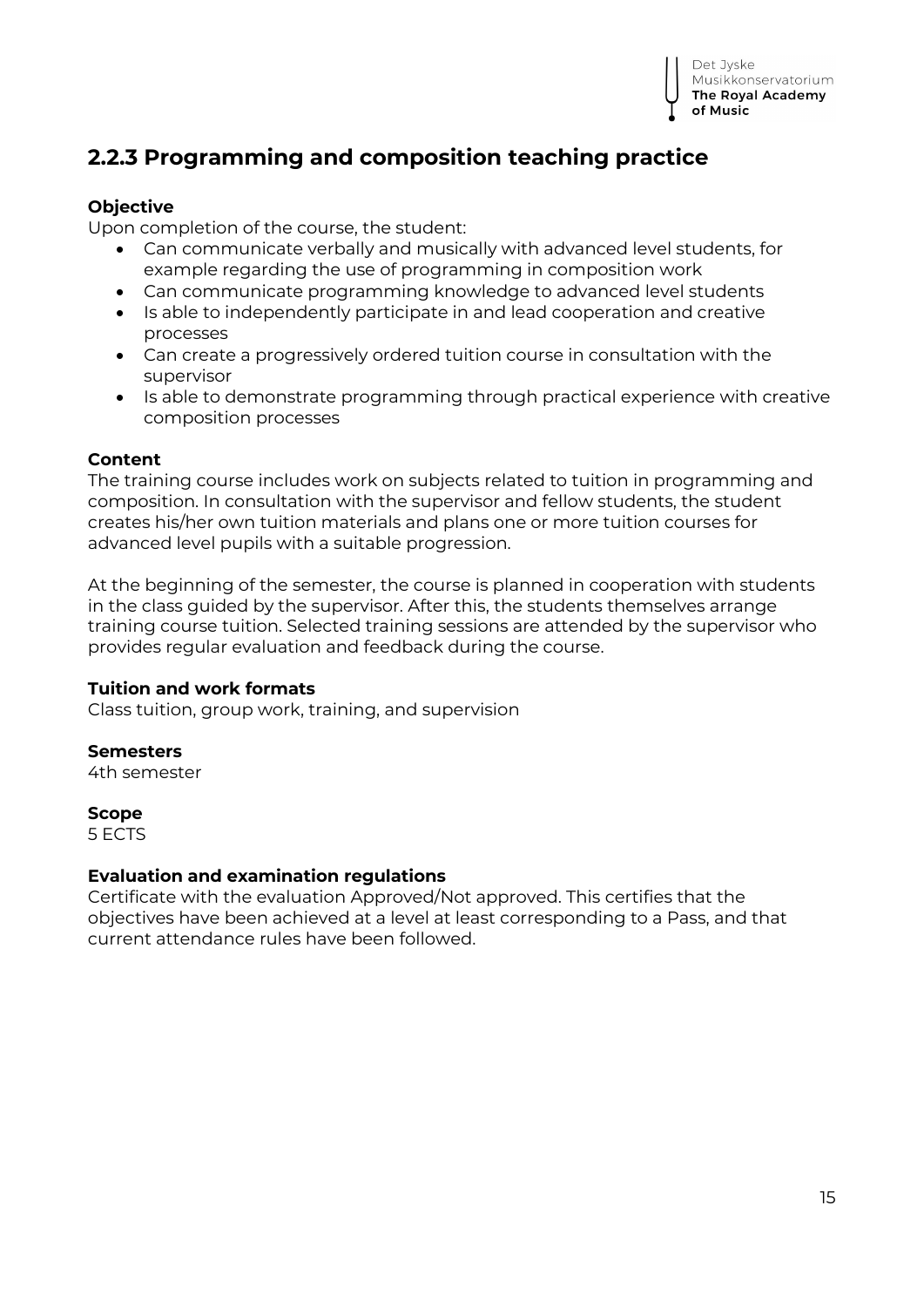# **2.3 General studies**

# **2.3.1 History of electronic music**

## **Objective**

Upon completion of the course, the student:

- Possesses knowledge of concepts of music history and music theory as well as key composers and artists
- Understands and is able to reflect on relevant terms of music theory as used about electronic music
- Is able to apply relevant critical and analytical approaches to electronic music
- Is able to search for and acquire relevant information
- Is able to communicate in writing to peers and non-specialists
- Is able to take an investigative and analytical approach to issues of music history
- Is able to identify his/her own learning needs in the subject curriculum
- Is capable of taking a critical approach to music theory concepts

## **Content**

The history of electronic music. Studying, analysing, and discussing relevant concepts of music history and music theory as well as key composers and artists.

#### **Tuition and work formats**

Class tuition, written assignments, and student presentations

#### **Semesters**

1st to 3rd semester

## **Scope**

15 ECTS

## **Evaluation and examination regulations**

After the 1st, 2nd, and 3rd semesters: written assignment

#### *Examination content*

Written assignment. Scope: 5-7 pages The title and subject of the assignment is defined by the teacher in consultation with the student.

*Examination format* Written assignment

*Marking and evaluation* Internal marking. Grade. The assessment must reflect to what extent the objectives have been achieved. The diploma will include the average of the three grades.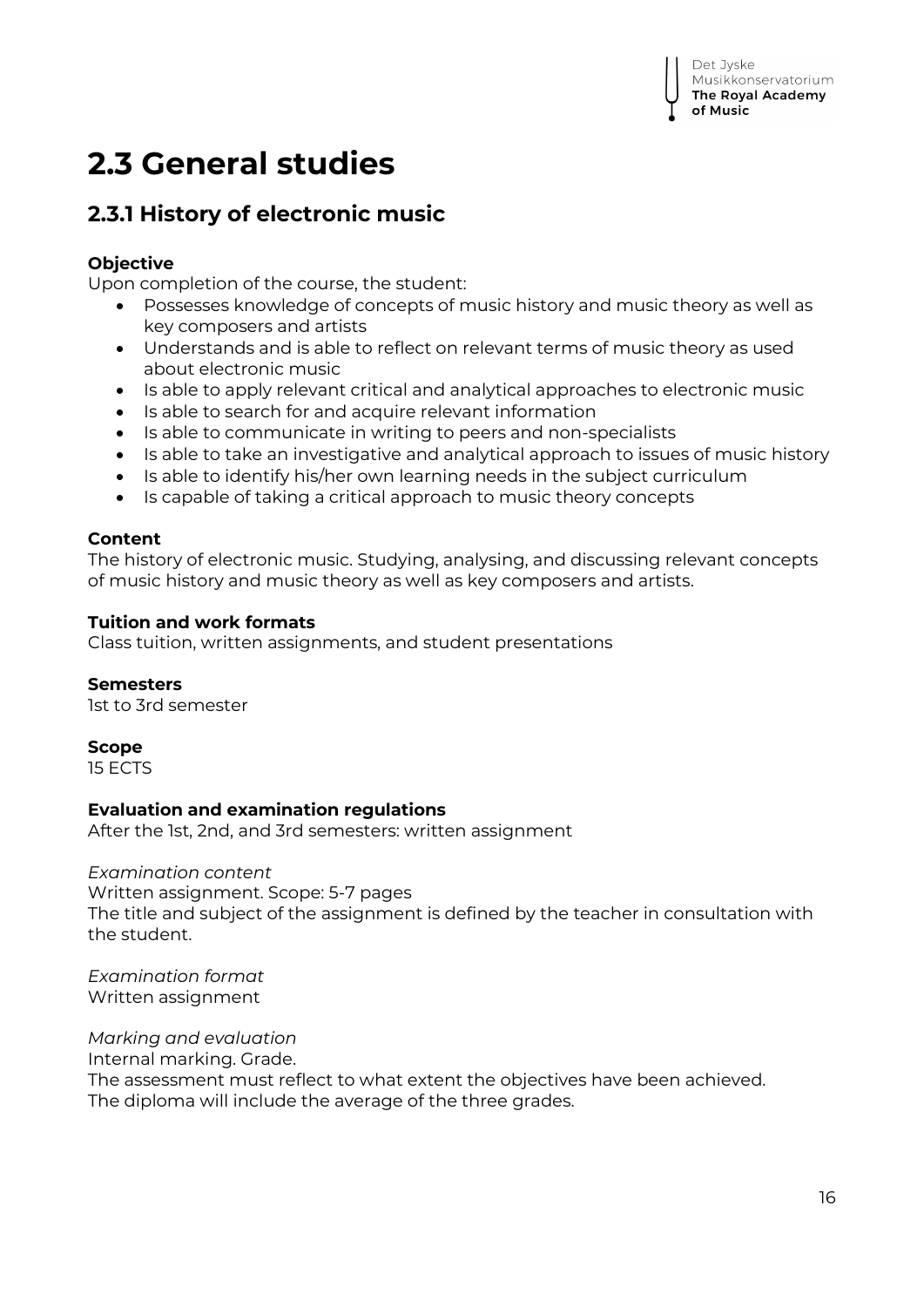# **2.4 Artistic entrepreneurship**

### **Objective**

Upon completion of the course, the student:

- Possesses elementary knowledge of the music industry and culture in a modern, globalised world
- Understands and is able to reflect on artistic practice and the relations between the music industry and various players in the cultural sphere
- Is able to create programmes and communicate with a view to employment in music
- Is able to appraise challenges and issues in relation to his/her own career
- Is able to work in a creative, investigative, and analytical manner in relation to the music industry and culture in a globalised world
- Is able to act with integrity in various professional contexts and participate in relevant cross-disciplinary cooperation

#### **Content**

Tuition on the individual semesters may include the following:

- Self-management
- Critical reflection
- Networking
- Internal communication, e.g. dialogical communication
- External communication, e.g. press releases, social media, and elevator speeches
- Planning and execution of training courses
- Development of ideas
- Project management
- Fund raising
- Planning and execution of a joint class project

A number of seminars are scheduled for the 5th semester. The objective is for each student to define his/her bachelor project.

#### **Assignments**

The 3rd and 4th semesters are concluded with a written or oral presentation of projects. This can be either a short written assignment (2 to 4 pages) or an oral presentation during class. The assignments are defined by the teacher at the beginning of the semester.

#### **Scope**

15 ECTS

## **Tuition and work formats**

Class tuition and seminars

#### **Semesters**

3rd to 5th semester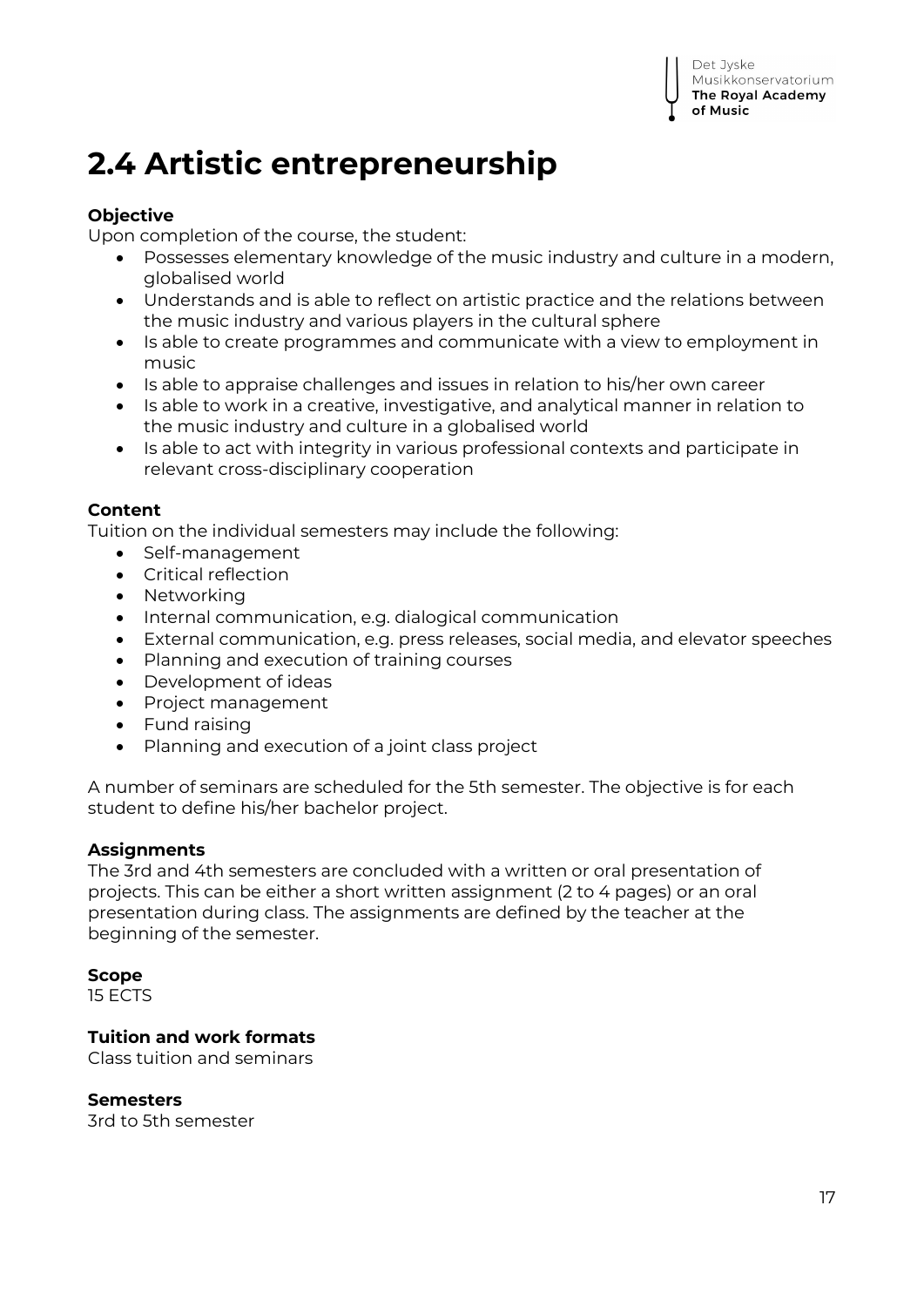

#### **Evaluation and examination regulations**

*Examination format*

Oral examination (20 minutes) based on the examination assignment. The assignment must be handed in by the date communicated by the Study Administration. Scope of the examination assignment: 5-7 pages or corresponding video material/accessible portfolio content.

As a minimum, the examination assignment must cover 2-3 themes from the core areas of the subject with relevant literature (theory and/or method).

During the oral examination, the student relates theory to his/her own practice and uses this as a starting point for a reflection on his/her professional and personal development.

Total duration including deliberation: 30 minutes.

#### *Marking and evaluation*

Internal marking. Grade.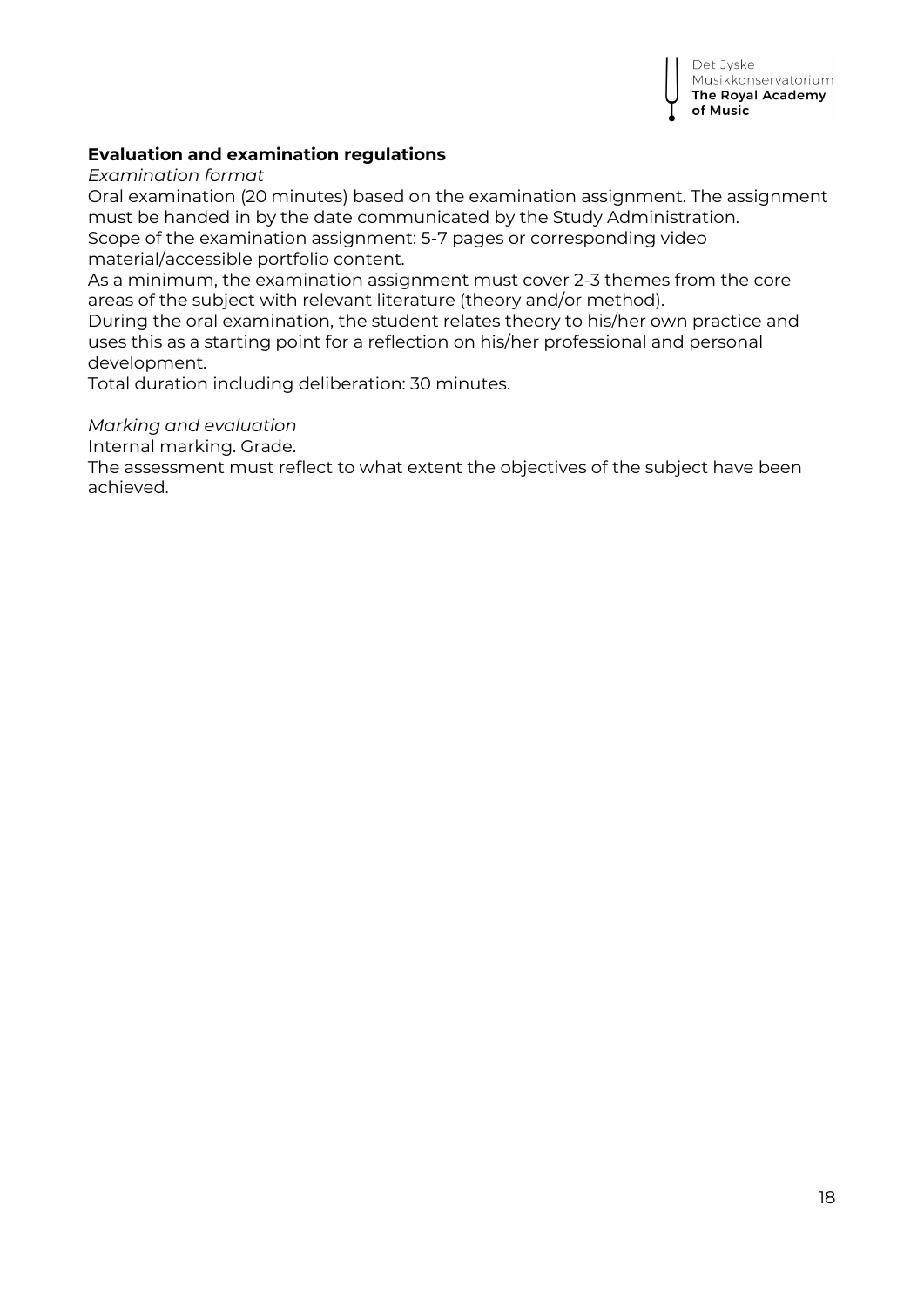# **2.5 Electives**

Every year, the Academy offers a number of electives within the study areas described in the curriculum. The main focus is on the main study area and the pedagogical area. Out of the total of 35 ECTS to be earned from electives on the BMus programme, at least 15 ECTS must be related to the main study area, and at least 15 ECTS must be related to the pedagogical area.

#### **Content and objectives**

The content and related objectives of the electives are stated in the descriptions of each elective.

#### **Tuition and work formats**

Electives are primarily executed as class tuition. Where relevant, however, other options are possible; this will be stated in the description of each elective.

#### **Semesters and scope**

2nd semester – 5 ECTS 4th semester – 10 ECTS 5th semester – 15 ECTS 6th semester – 5 ECTS Electives can correspond to 5 or 10 ECTS. This will be stated in the description of each elective.

#### **Evaluation and examination regulations**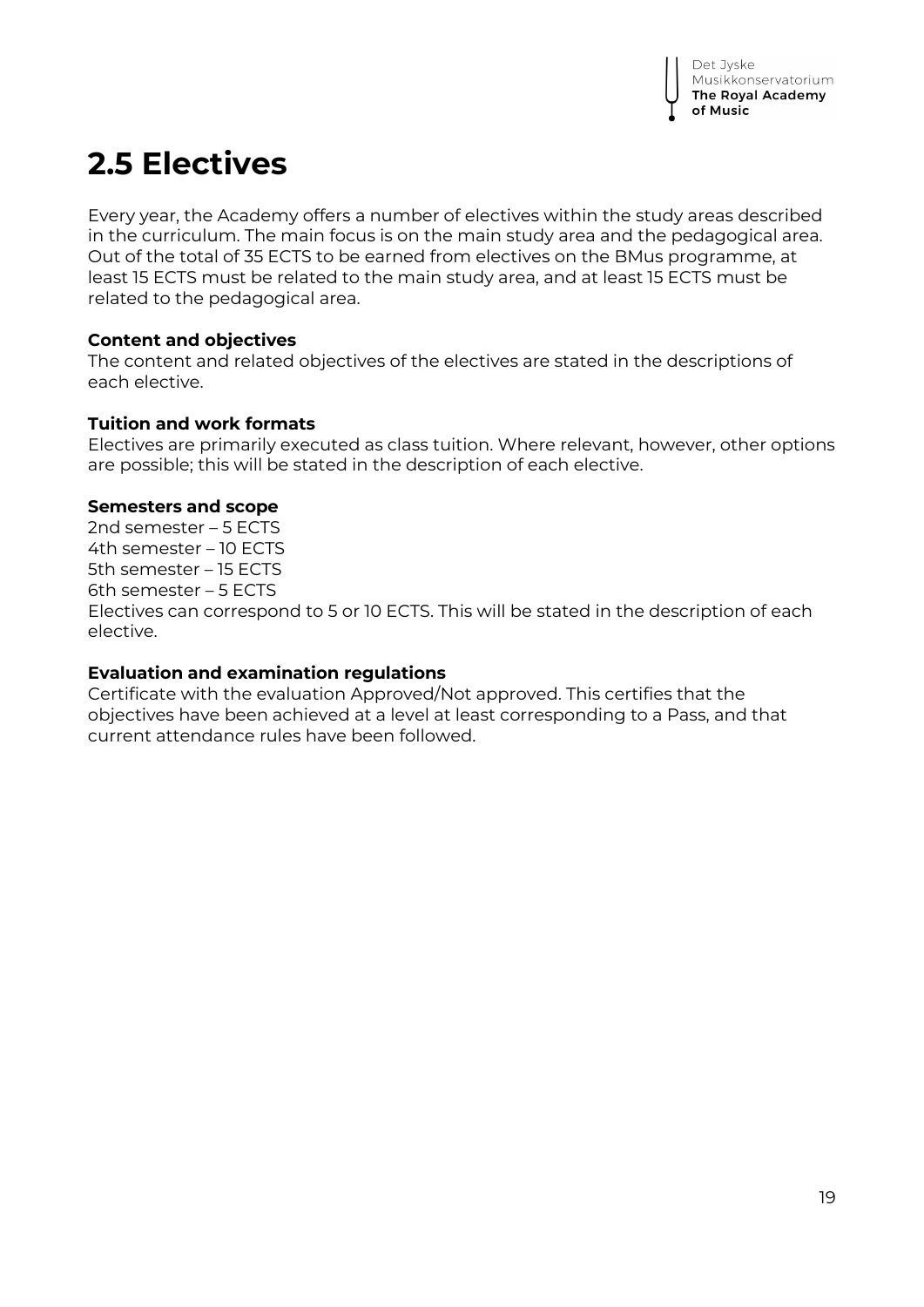# **2.6 Bachelor project**

## **Objective**

Upon completion of the course, the student:

- Possesses knowledge of practice, methods, and theory within the chosen project area
- Is able to reflect on his/her practice and choice of methods in relation to the project
- Is able to use relevant methods, tools, and forms of expression within the chosen project area
- Is able to independently identify and acquire knowledge that is both projectrelevant and generally acknowledged
- Is able to communicate project idea and results orally and in writing
- Is able to work on a project basis in a creative, investigative, and analytical manner
- Is able to find relevant cooperation partners and act professionally in vocational and/or cross-disciplinary cooperation

## **Content**

The bachelor project takes one main area as its starting point but may include other, cross-disciplinary approaches.

The student chooses and defines his/her own project. The project must include the following elements:

- 1) One or more of the following subject themes:
	- a) Composition
	- b) Professional artistic performance
	- c) Pedagogy
	- d) Artistic entrepreneurship
- 2) Communication of the above
- 3) A written reflection. Scope: 10-20 pages excluding annexes

Item 1) may for example take the form of a composition, concert, artistic intervention, performance, installation, recording, tuition course, or innovative work with various formats.

Item 2) may for example take the form of a detailed oral presentation at the final examination, or an independently created presentation using digital media.

## **Tuition and work formats**

Guidance in individual project work as well as study group work

 At the beginning of the 5th semester, a description of the intended bachelor project (including the title and idea of the project as well as the name of the desired supervisor) must be submitted by the student for approval by the head of studies.